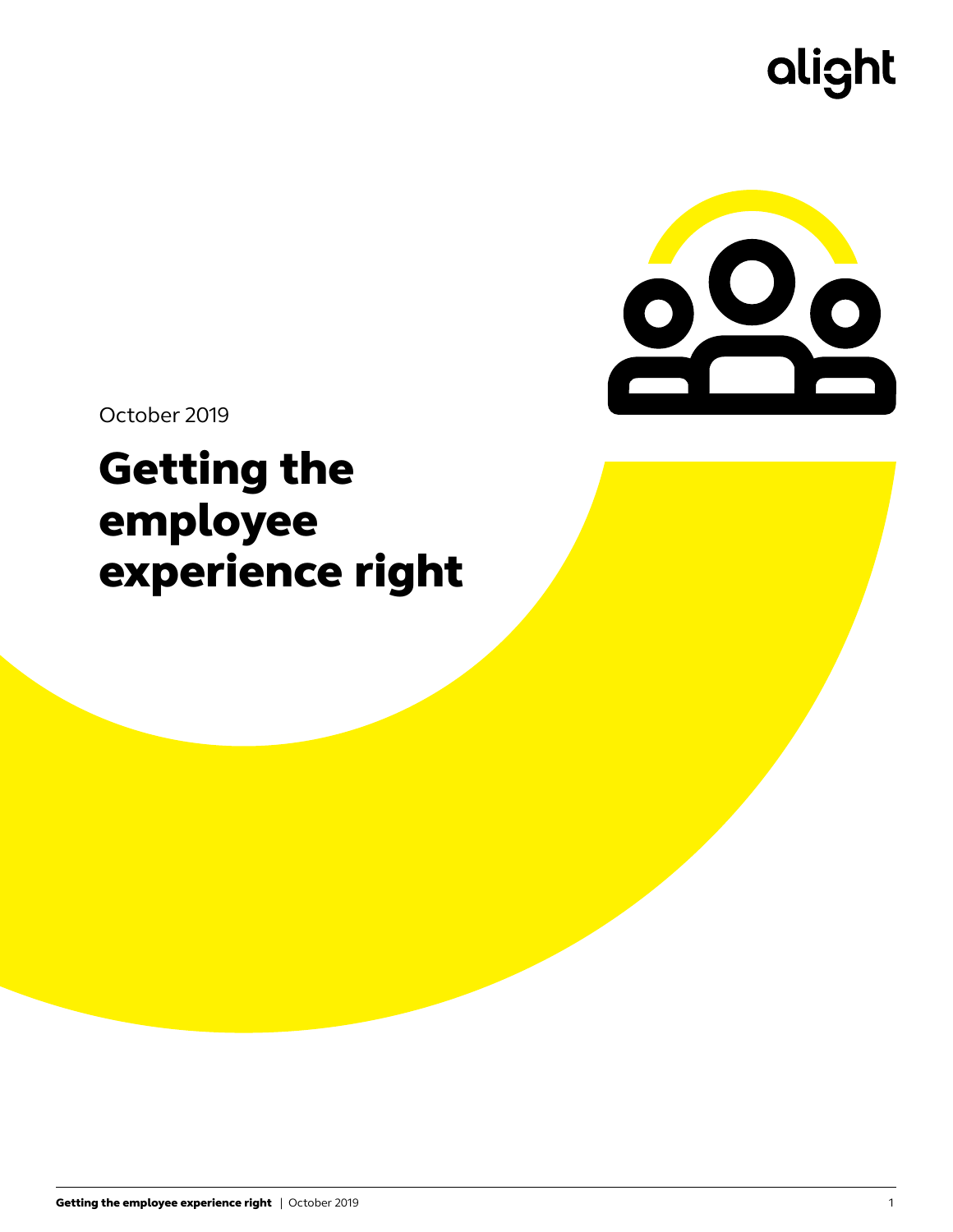Author

Ray Baumruk Vice President, Employee Experience Design, Research & Insights Alight Solutions **[ray.baumruk@alight.com](mailto:ray.baumruk%40alight.com?subject=)**

Delivering a great customer or user experience has become critical to achieving competitive advantage in today's digitallydriven economy. It also plays a vital role in building businessenhancing employee engagement and productivity for organizations, especially as companies seek valuable growth in tight labor markets. We heard from both employees and employers about the struggle to improve employee engagement, even as investments in pay, benefits, and other drivers have increased. This valuable employee feedback has given us a new perspective as we heard about the challenges of daily work experiences in addition to the content of workplace programs, practices, or relationships.

Employees' ability to get work done efficiently, to collaborate effectively, and to contribute to meaningful work kept resurfacing during these conversations—all elements of the overall employee experience. Most employees say their workplace technology experiences seldom match their more positive experiences outside work, so employers are also challenged to design and consistently deliver a great employee experience through technology as expectations are high and continue to rise.

But what does employee experience really mean or look like? What drives a great employee experience for people? How can organizations effectively measure the overall employee experience and continuously enhance it to increase attraction, retention, and engagement? These are questions we sought to explore using **[Alight's Workforce Mindset® Study.](http://ideas.alight.com/latest-resources/2018-workforce-mindset-study)**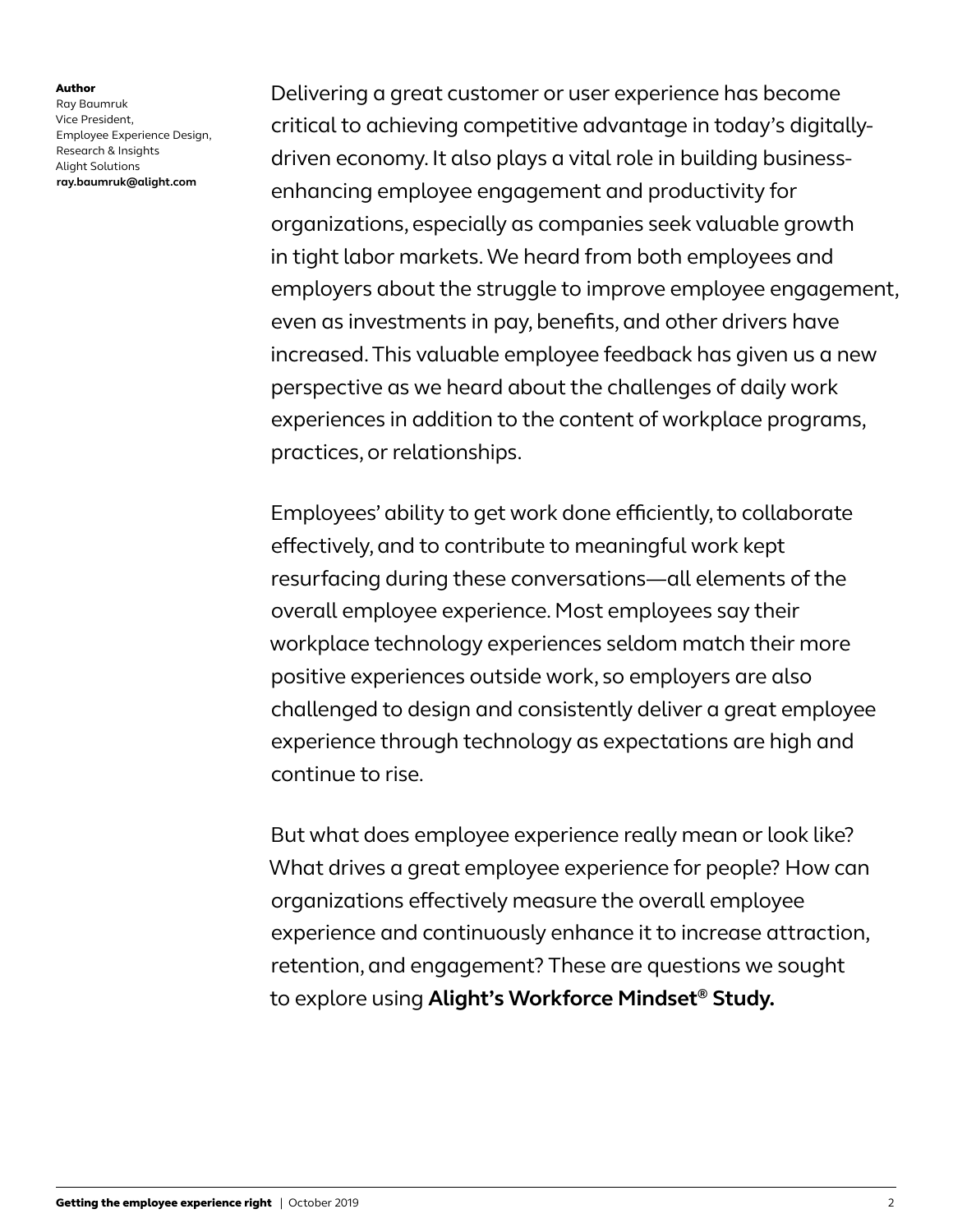### Why focus on employee experience?

While the link between employee engagement and performance is clear, organizations continue to be challenged to drive meaningful increases in employee engagement. This is especially difficult at the individual employee level as many drivers of engagement are not always readily impacted by what the organization controls. Some drivers are impacted by changes in the labor and competitive markets, others by changing social and political dynamics, and still others by an individual's innate characteristics. In a recent Harvard Business Review article by Chamorro-Premuzic, Garrad, and Elzinga, study results show that a significant portion of variability in engagement can be predicted by an individual's personality.<sup>1</sup> The proposition then is that, to increase the overall engagement level, organizations can just hire people who have a more "engageable" personality. Fortunately, the article further illustrates the potential downsides of this narrow strategy to improve engagement and related organizational performance. What these findings and other observations do show is that an individual's engagement is a complex mix of their personality, capability, organizational fit and environment—both inside and outside the company.

So what are leaders supposed to do? Of course, some factors, such as external forces and personality traits cannot be controlled. For organizations to succeed in the future, they must optimize the available engagement from each employee by first optimizing a key workplace facet: the overall employee experience.

#### What is employee experience?

The day-to-day, week-to-week, productivityenabling experiences—both digital and physical—that build on each other over time make up the overall employee experience and can optimize employee engagement and related behaviors. Engaged employees are 6 times more likely to be having a great employee experience than those classified as nearly-engaged. By focusing more directly on the employee experience, organizations can align those experiences to their desired customer experience and overall corporate brand. Clear alignment between internal and external experiences is appealing to younger employees who not only value this alignment, but actively seek companies that fulfill on the promise of doing so. [\(For more on what](http://www.trendwatching.com/quarterly/2017-09/glass-box-brands/)  [Trendwatching has labeled Glass Box Brands,](http://www.trendwatching.com/quarterly/2017-09/glass-box-brands/)  **[www.trendwatching.com/quarterly/2017-09/](http://www.trendwatching.com/quarterly/2017-09/glass-box-brands/)  [glass-box-brands/.](http://www.trendwatching.com/quarterly/2017-09/glass-box-brands/)**)

With this in mind, Alight Solutions sought to understand the current state of the overall experience and what drives it through our latest Workforce Mindset® Study. The results reveal that a great employee experience is best expressed as one that fulfills a person's needs and inspires his or her spirit. With a nod to Maslow, a great experience must fulfill important needs around appropriate total rewards, safety and respect, and opportunities to contribute and grow with support and encouragement from those one admires. But a great experience goes one step further to include purpose-driven cultures of energy, aspirational values, and the ability to collaborate and connect not only throughout the organization, but with its customers and outside communities.

### *Engagement versus experience*

Engagement is the measure across a set of behaviors (being an advocate for the company, having a strong desire to stay, and contributing full, discretionary effort) combined with an individual's personality, motivation and market context. The employee experience is the collective set of day-to-day work interactions that enable them to contribute their value fully and efficiently, express their authentic selves at work, and connect with people they respect and enjoy while contributing to a meaningful overall corporate brand and purpose.

Further, the overall experience can be broken down into the employment lifecycle—the journey of pre-hire, hire, onboarding, learning, performing, exiting, advocating/returning and retiring.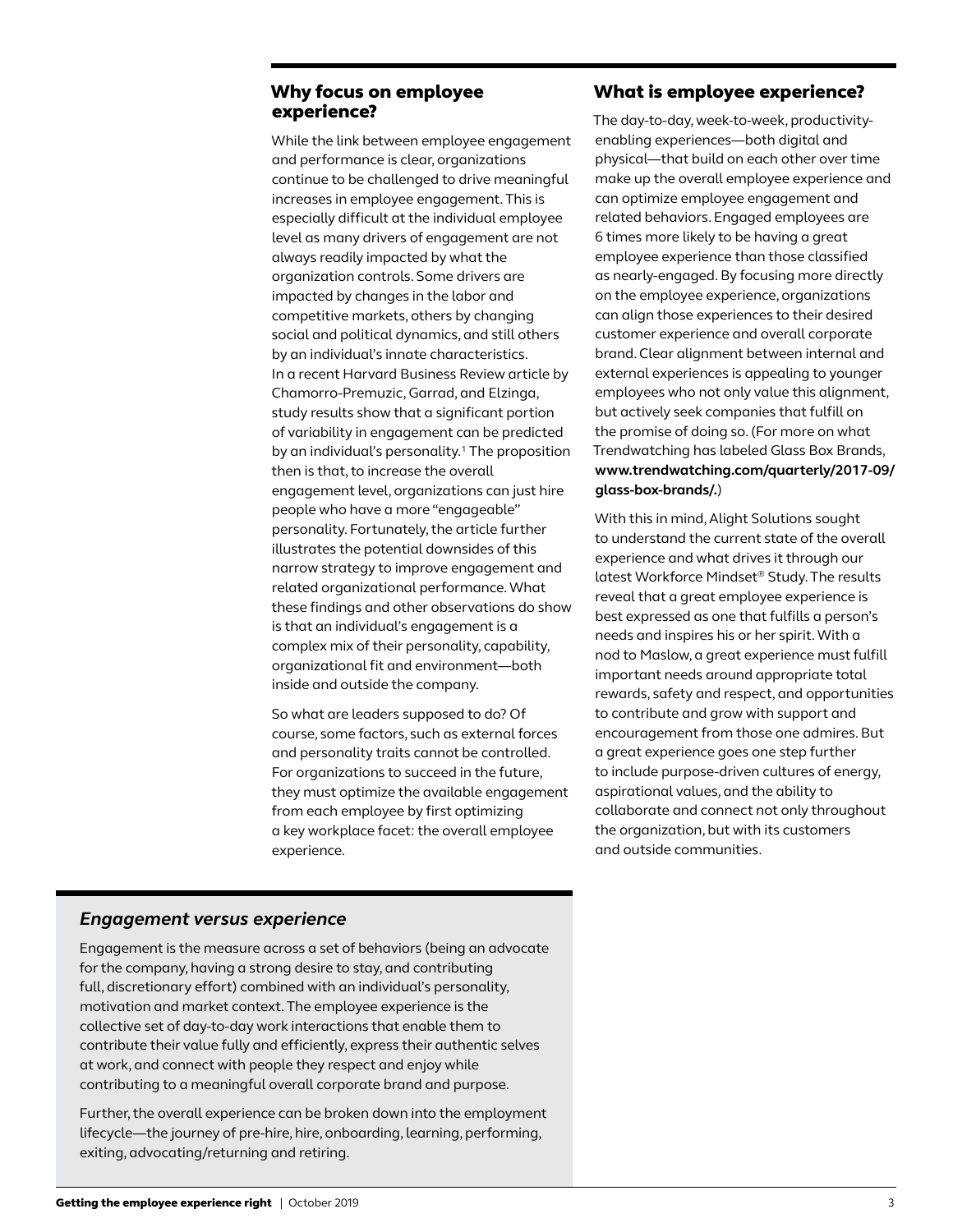#### Measuring the overall employee experience

To design and improve the overall employee experience, it has to be measured. Building on existing interviews, focus groups and user experience research, we wanted a simple, standardized, and quantifiable measure that organizations could use consistently. In the Workforce Mindset Study, we tested several different survey items and combinations to measure the perceived overall employee experience. Ultimately, we settled on a composite of items to obtain an overall employee experience score (EXS); this composite incorporated ratings and expectations as they provide stability and predictive appeal.

Results show that about one-quarter (23%) of employees in the U.S. are experiencing a truly great overall employee experience while another 22% are having at least a good one—this leaves over half of U.S. employees facing bad (32%) or to the extreme, awful (23%) experiences. Clearly there is work to be done to improve the score from a mere 23%. Knowing the overall EXS is a good starting point for making improvements.

| Segment                                     | <b>Overall Employee Experience Score (EXS)</b> |  |  |  |
|---------------------------------------------|------------------------------------------------|--|--|--|
| U.S. population overall                     | 23%                                            |  |  |  |
|                                             |                                                |  |  |  |
| Centennials                                 | 37%                                            |  |  |  |
| Millennials (both emerging and established) | 23%                                            |  |  |  |
| <b>Generation X</b>                         | 25%                                            |  |  |  |
| Baby boomers                                | 19%                                            |  |  |  |
|                                             |                                                |  |  |  |
| Hourly                                      | 21%                                            |  |  |  |
| Salaried                                    | 25%                                            |  |  |  |
|                                             |                                                |  |  |  |
| Utilities/Telecommunications                | 26%                                            |  |  |  |
| Healthcare                                  | 26%                                            |  |  |  |
| Manufacturing & energy                      | 25%                                            |  |  |  |
| <b>Financial services</b>                   | 24%                                            |  |  |  |
| Technology                                  | 23%                                            |  |  |  |
| Retail & wholesale trade                    | 18%                                            |  |  |  |
| Media, entertainment & leisure              | 16%                                            |  |  |  |
|                                             |                                                |  |  |  |
| Engaged                                     | 48%                                            |  |  |  |
| Not engaged                                 | 5%                                             |  |  |  |

#### *EXS by segments*

### What drives the overall employee experience?

Understanding the current state of the overall employee experience is valuable, but in order to make improvements, we need to understand what drives it. Most important is to understand how leaders, managers, corporate functions, and companies overall can impact that perception. We tested many different survey items in the study to measure perceptions of potential impact areas identified from the many qualitative research studies, secondary research, and observations with our clients' employees.

Using the analyses of the study data, we found six key dimensions that drive the overall employee experience. Three of these—career, collaboration, and contribution—focus more on the fulfillment of needs, while the other three—culture, cause, and connection—focus more on the inspiration of the spirit. These are the six dimensions (6Cs) of a great overall employee experience.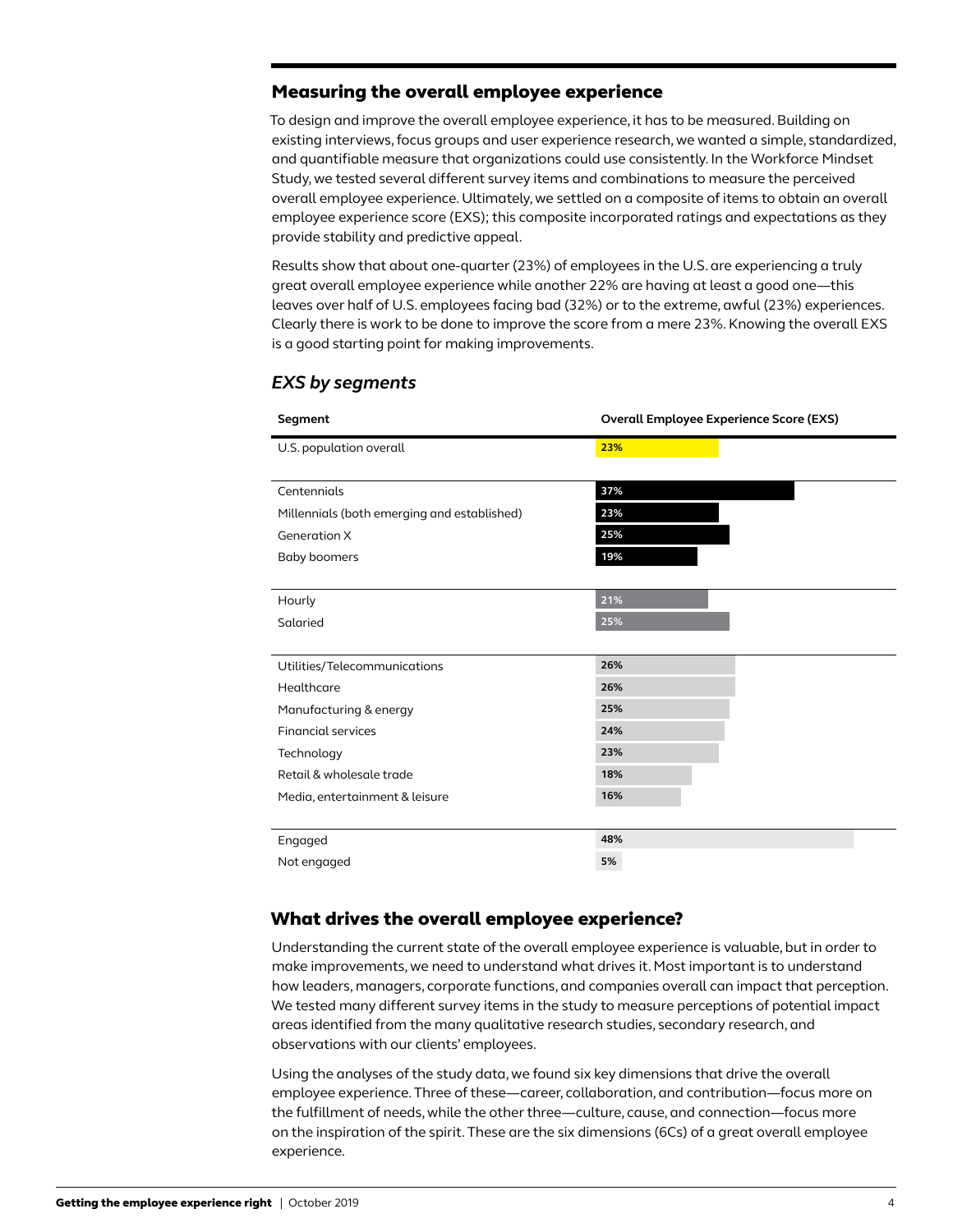A recent article in the Harvard Business Review by Goler, Gale, Harrington and Grant2 shows that the researchers found similar results of one company, Facebook. They identified career, community and cause as primary employee desires, which give us further confidence in our findings. Our results, as compared to Goler et al., identified additional drivers of the employee experience at play, likely due to the more diverse population and a larger set of measures in our study.

Let's take a closer look at the 6Cs of a great employee experience.

- **Culture.** The quote "Culture eats strategy for breakfast," most often attributed to Peter Drucker, appears to be important when it comes to the overall experience. Culture as a driver of the overall experience centers mostly on the collective—on how the organization's values (specifically articulated or not) are demonstrated by leaders and people, how leaders support a positive culture, create a sense of energy and excitement within the company and quickly act to expel negative behaviors.
- **Career.** This dimension is more focused on the individual and relates to an organization's authentic support for employee work and life goals, plentiful and variant opportunities for professional *and* personal development, strong and demonstrated managerial support for personal success, and how much voice an employee feels he or she has in decisions that matter.
- **Collaboration.** In today's highly dispersed work environment, the ability to work together and across boundaries has become a critical factor in successful innovation and service delivery. Not surprisingly, this dimension incorporates the ease of collaborating with others and the ability to effectively share valuable information. Somewhat more surprisingly, how a company talks/acts internally and what it does/says externally is also a key part of this dimension. This result points to an underlying theme about the importance of authenticity and transparency, both among coworkers as well as between the employee and organization's external value proposition.
- **Cause.** The overall experience is heightened by the level of passion employees feel toward the purpose or mission of the company and how well their personal values align with what they experience, see, or hear as indicators of the company's values. Having pride in the products and services the company delivers is also an important part of the cause dimension.
- **Contribution.** People want to contribute value and be productive, and be recognized for that contribution. This perceived ability to contribute fully is central to a great employee experience. But the ability to fully contribute can often be challenged by obstacles within the workplace — mainly a perceived lack of, or effective access to, enabling and integrated tools, technology, resources or information to do their best work. Further, having a physical work environment that not only enables them to contribute (and likely collaborate), but also provides reinforcement and alignment to the desired culture is a key part of this dimension.
- **Connection.** The fact that the impact analyses identifies and highlights this dimension is likely unsurprising. It is measured by only one item: "I genuinely enjoy spending time with my coworkers." Any experience, be it the employee or customer, is better when it involves people with whom connections can be made, sometimes on a deep level but always honestly and respectfully.

Though all six dimensions impact the making or breaking—of an overall employee experience, the U.S. employee population represented in this study highlighted the importance of culture, followed closely by career and collaboration. The order and magnitude of these dimensions on the overall experience will vary for different companies, different departments, and even different situations, but by measuring the overall EXS and the key dimensions, priorities for improvements can be identified and improvements set into motion.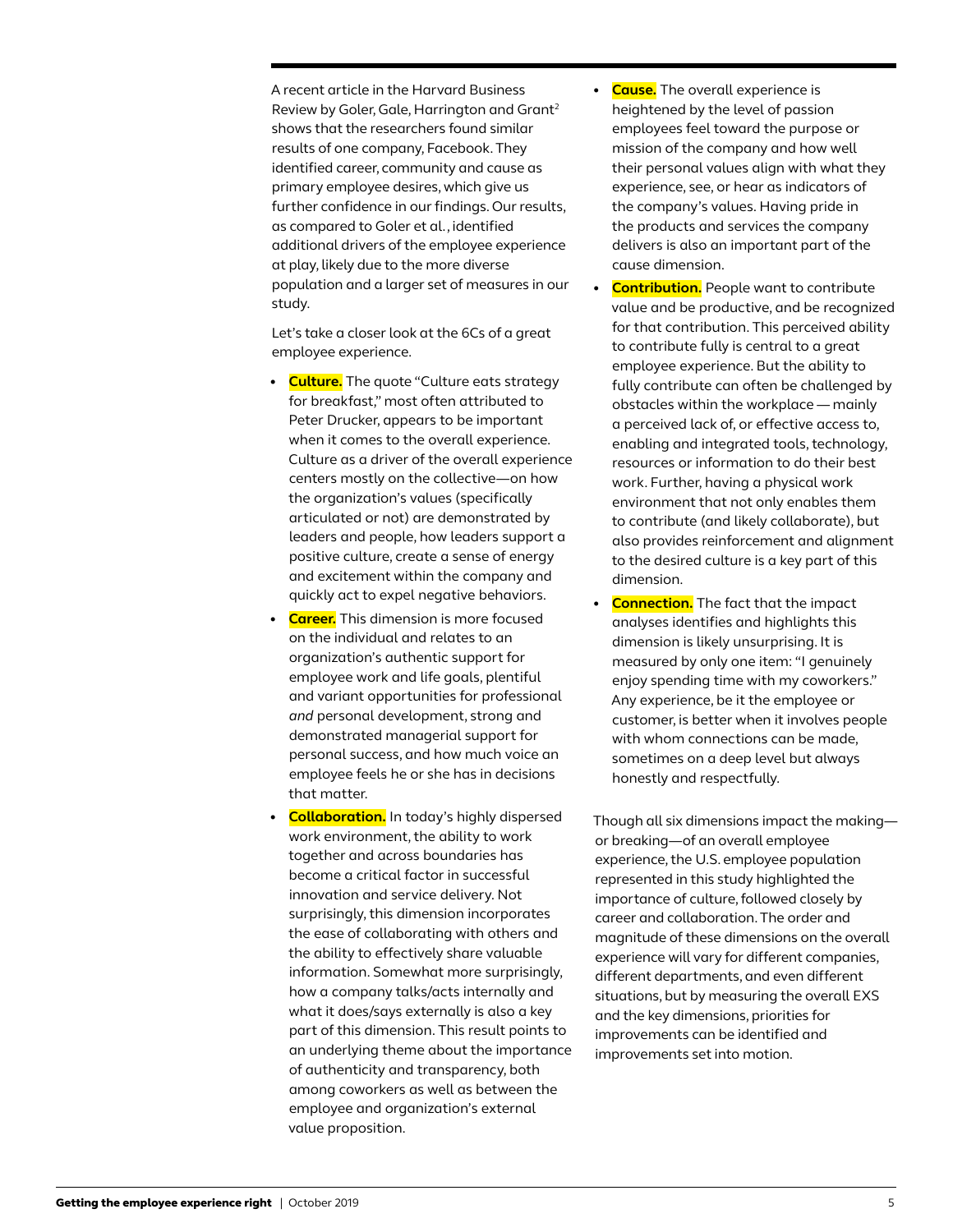## *Overall EX drivers*



Results from the Workforce Mindset Study show the two lowest items fall into the career and culture dimensions, while the highest fall into the cause and connection dimensions.

# *Overall highest and lowest items—by generation*

| Strongly agree/agree<br>(high & low in each category shown)                     | All | Emerging<br><b>Millennials</b> | <b>Established</b><br><b>Millennials</b> | <b>Gen Xers</b> | Baby<br><b>Boomers</b> |
|---------------------------------------------------------------------------------|-----|--------------------------------|------------------------------------------|-----------------|------------------------|
| <b>Career</b>                                                                   |     |                                |                                          |                 |                        |
| My manager helps me be successful                                               | 46% | 50%                            | 49%                                      | 43%             | 42%                    |
| I have an appropriate voice in decisions that affect me                         | 37% | 43%                            | 39%                                      | 37%             | 30%                    |
| <b>Collaboration</b>                                                            |     |                                |                                          |                 |                        |
| I'm trusted with valuable and relevant information I need or want               | 54% | 54%                            | 56%                                      | 52%             | 53%                    |
| We talk and act internally the same way we talk and act externally              | 41% | 44%                            | 44%                                      | 38%             | 39%                    |
| <b>Contribution</b>                                                             |     |                                |                                          |                 |                        |
| My physical work environment enables me to complete<br>my work effectively      | 52% | 48%                            | 56%                                      | 50%             | 53%                    |
| Processes at this company help me work effectively                              | 40% | 45%                            | 40%                                      | 39%             | 36%                    |
| <b>Culture</b>                                                                  |     |                                |                                          |                 |                        |
| Leaders consistently demonstrate our values and encourage<br>a positive culture | 41% | 47%                            | 46%                                      | 36%             | 37%                    |
| There is positive energy and excitement at my company                           | 37% | 45%                            | 40%                                      | 34%             | 32%                    |
| <b>Cause</b>                                                                    |     |                                |                                          |                 |                        |
| I'm proud of the products/services this company provides                        | 57% | 56%                            | 58%                                      | 56%             | 59%                    |
| I feel connected to the purpose or mission of my company                        | 45% | 44%                            | 47%                                      | 42%             | 45%                    |
| <b>Connection</b>                                                               |     |                                |                                          |                 |                        |
| I genuinely enjoy the people I work with                                        | 57% | 59%                            | 57%                                      | 53%             | 60%                    |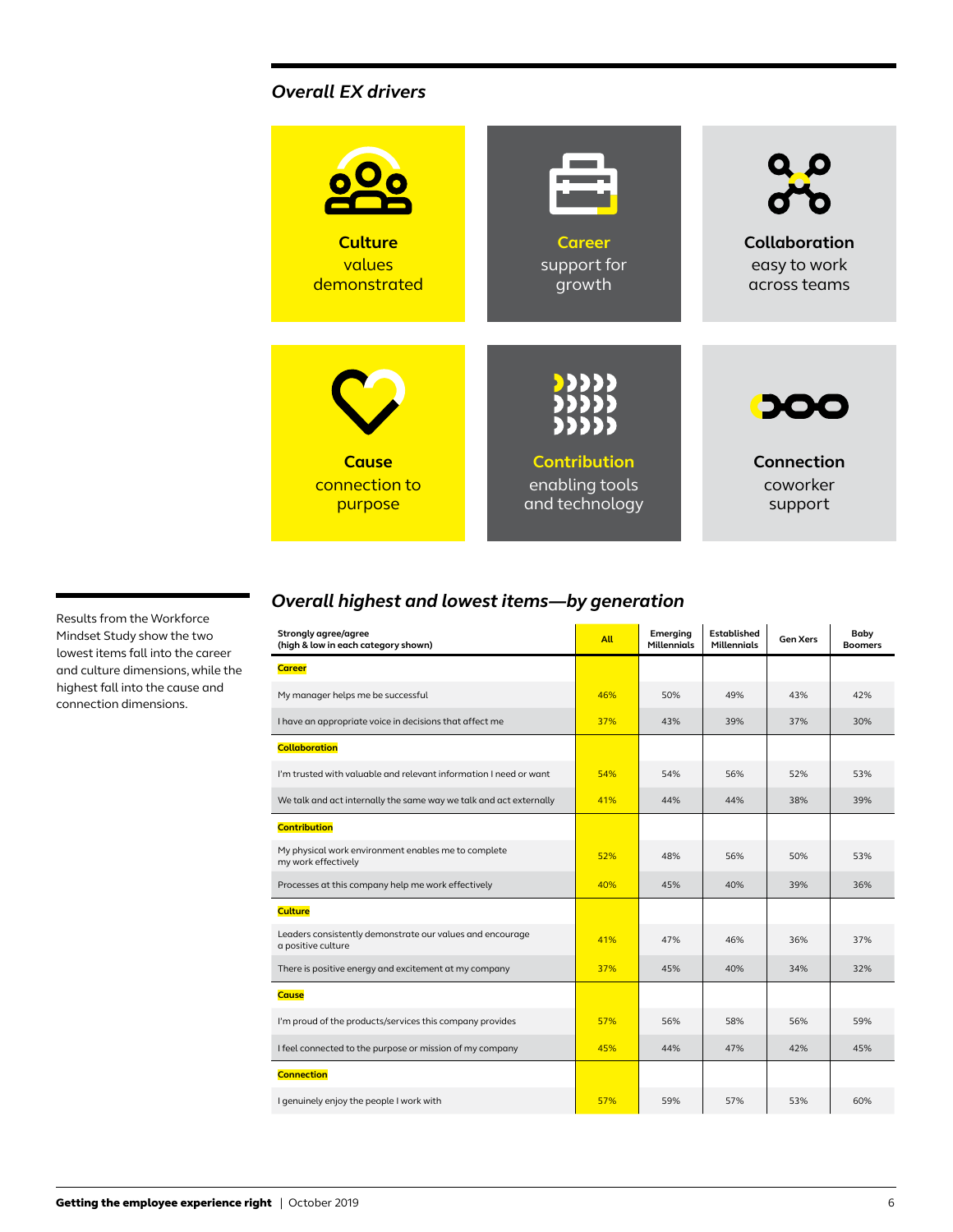Design thinking is humancentered, creative problem solving. It's a way of thinking that empowers people with creative tools, like empathy and experimentation, to address a vast range of challenges.

#### Designing the ultimate employee experience

With these priorities identified, one can then turn to tools like design thinking to craft new and/or better experiences to produce the desired organizational outcomes. These outcomes could be related to culture and a plan to articulate more relevant values, or perhaps the aim is to integrate tools to improve collaboration and connection, or focus on technology to unleash contributions more fully.

By applying design thinking and organizing design sprints, organizations can accelerate their timelines to get new experiences into the workplace. Design thinking tools and exercises help to organize complexity and quickly align people and teams to design for the future. For example, a large telecommunications firm identified a breakdown in the recruitment and candidate experience. A diverse team across HR, marketing, and key business functions came together with employees and users to reimagine this experience. They participated in several exercises that integrate with and build on each other, including:

- Developing a 20-year plan (thinking beyond the near term opens up new possibilities more readily)
- Building rapid people profiles, personas, and value maps to ensure deep understanding of the people as well as what the organization delivers
- Mapping the journey from the perspectives of multiple talent personas to identify pain points and opportunities
- Immersing in ideation activities like "How might we?" to help challenge assumptions and reframe ideas
- Using "Fast First Steps" to bring the next action steps rapidly into focus and get moving

These are just a sampling of tools and exercises that can be used and may be effective depending on the particular experience, context and desired outcomes. It's important to note that these tactics can be easily implemented in a short amount of time and create the foundation for ongoing iteration.

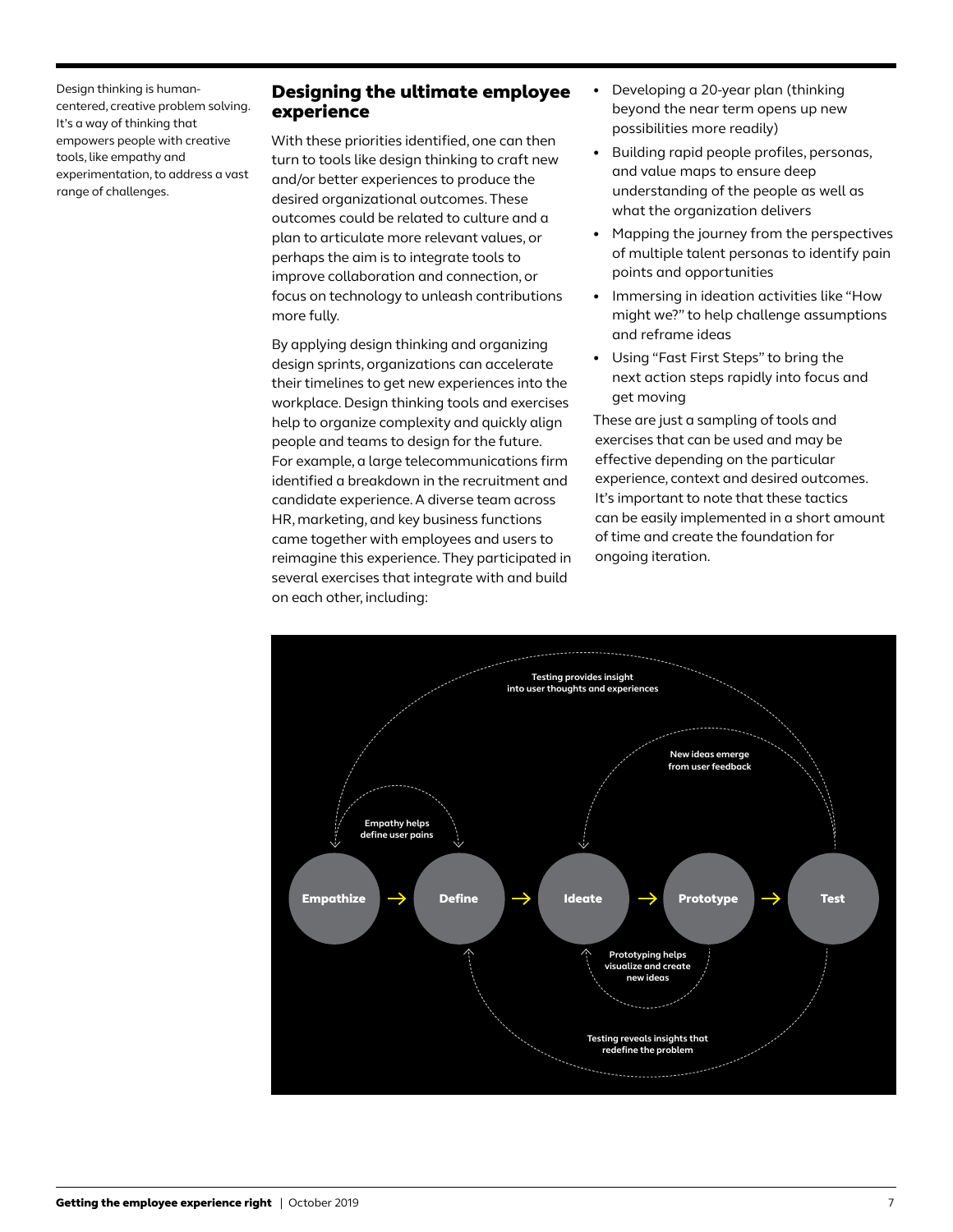A **value proposition** describes the expectations between a company and its primary audience. It is a promise of value to be delivered. It is also a belief from the customer about how value (benefit) will be delivered, experienced, and acquired.

The value proposition should be "ownable," compelling, differentiating and authentic to the organization and believable for the audience.

#### An **employee value proposition** (EVP) describes the expectations between a company and its

candidates and employees. The fact is that every company has one; it just may not be designed with intention or proactively articulated and expressed effectively.

# Bringing the employee experience to life

Once you've measured the overall experience, identified and quantified the drivers, and applied design thinking to craft new or enhanced journeys within the experience, it's time to deliver. But it's important that those experiences are delivered in line with your employee value proposition and expressed within the context of your brand and your organization's overall purpose.

eBay, a multinational leader and pioneer in the ecommerce space, had just gone through a brand refresh and wanted assistance incorporating this change into the employee experience while making the brand promise real for its employees. Partnering with Alight, eBay developed and launched a creative strategy to bring its EVP— "Live Uniquely You"—to life through experiential brand activation and a compelling photo experience. The launch expressed their new brand attributes while allowing employees to see themselves in the campaign. eBay is now incorporating and connecting those attributes into key employee journeys within the overall employee experience to reinforce who eBay is as a company and its EVP.